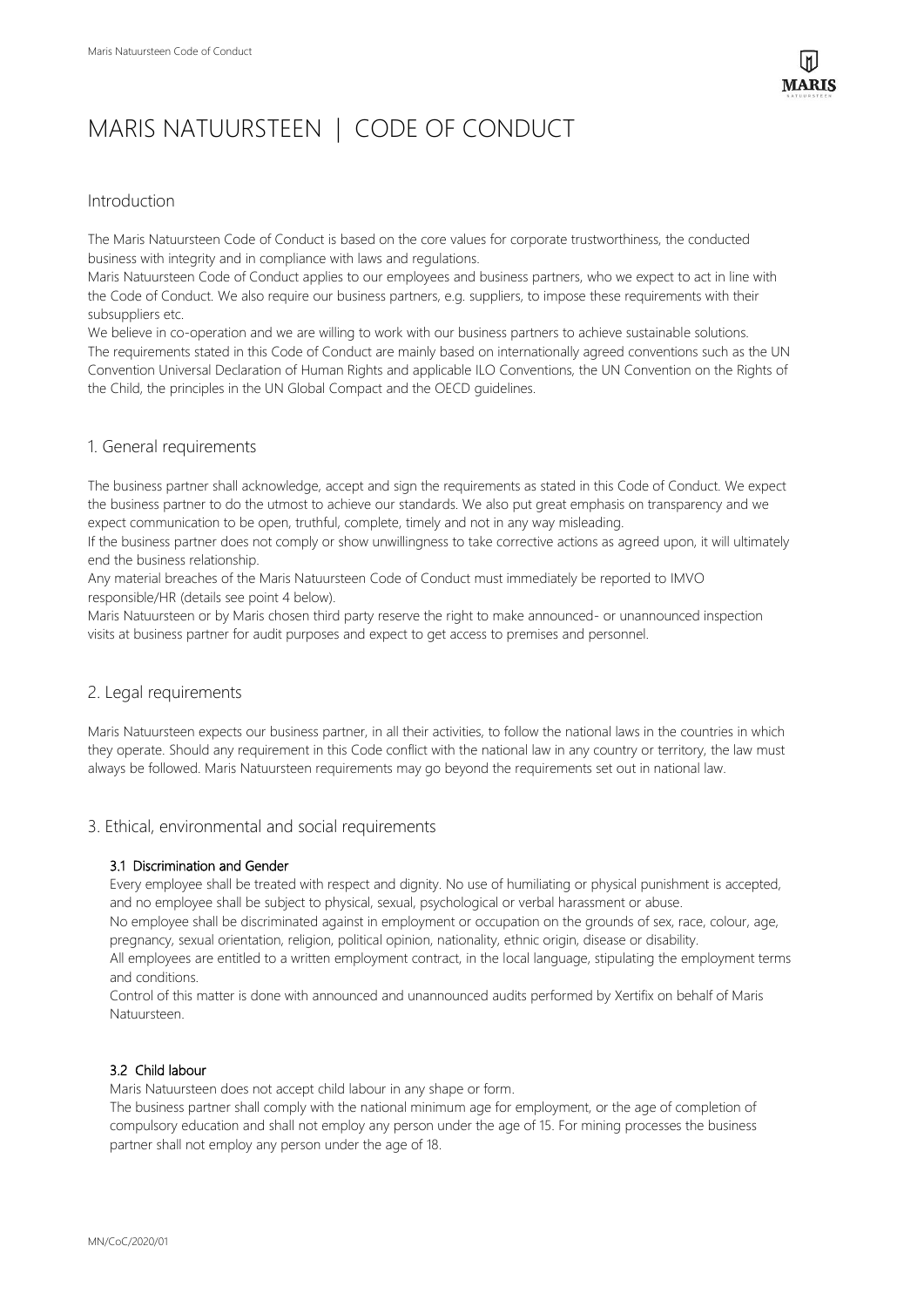Control of this matter in China and India is done with announced and unannounced audits performed by Xertifix on behalf of Maris Natuursteen.

## 3.3 Forced & bonded labour

We do not accept any forms of forced, prisoned, bonded or involuntary labour in the production of goods or services directly or indirectly connected to Maris Natuursteen.

- Debt bondage: bonded labor resulting from previous debt, which may have been incurred before the worker's birth, or a contractual obligation.
- Forced labor for production purposes in prisons, labor camps or prisoner-of-war camps.
- Work under coercion and in inhuman conditions for irregular or non-existent pay.
- Coercive labor, in which people are coerced to work overtime indirectly because they cannot make ends meet on their customary pay.

Control of this matter in China and India is done with announced and unannounced audits performed by Xertifix on behalf of Maris Natuursteen.

## 3.4 Wages

We expect our business partners to ensure that a living wage is being paid within a reasonable period of time. A living wage as 'a wage that is sufficient to provide for the basic needs of a family of average size in a particular economy'

Control of this matter regarding to China and India is done with announced and unannounced audits performed by Xertifix on behalf of Maris Natuursteen.

All employees are paid a decent salary that is minimum equal and usually higher than the minimum wages that apply. The subcontractors are paid based on the wages agreed by both parties, whereby the minimum wages are not lower than the legal scales.

Payments are always made at the agreed time.

## 3.5 Workers' right

All employees have the right to form or join associations of their own choosing, and to bargain collectively. All employees are entitled to a written employment contract, stipulating the employment terms and conditions. Employees of Maris Natuursteen also receive a welcome brochure in the local language, stipulating the headlines of the code of Conduct.

Control of this matter in China and India is done with announced and unannounced audits performed by Xertifix on behalf of Maris Natuursteen.

## 3.6 Health & safety

Maris Natuursteen expects its business partner to follow all relevant legislations, regulations and directives in the country in which they operate to ensure a safe and healthy workplace.

The workplace shall be ordered such as the well-being and health of the employees are neither jeopardized nor compromised.

Control of this matter in China and India is done with announced and unannounced audits performed by Xertifix on behalf of Maris Natuursteen.

## 3.7 Landrights

We do not accept violations of land rights, such as land expropriation, forced relocations and the destruction of burial sites and other places of heritage value. Land and land use rights are a human rights issue because of their direct relationship with the right to food, water and a clean living environment.

Guaranteeing transparency with regard to land use and impact on people and the environment will be discussed with our suppliers.

Control of this matter in China and India is done by Xertifix on behalf of Maris Natuursteen. Among other things following items will be discussed and controlled:

Safeguard of legally protected and internationally recognized areas.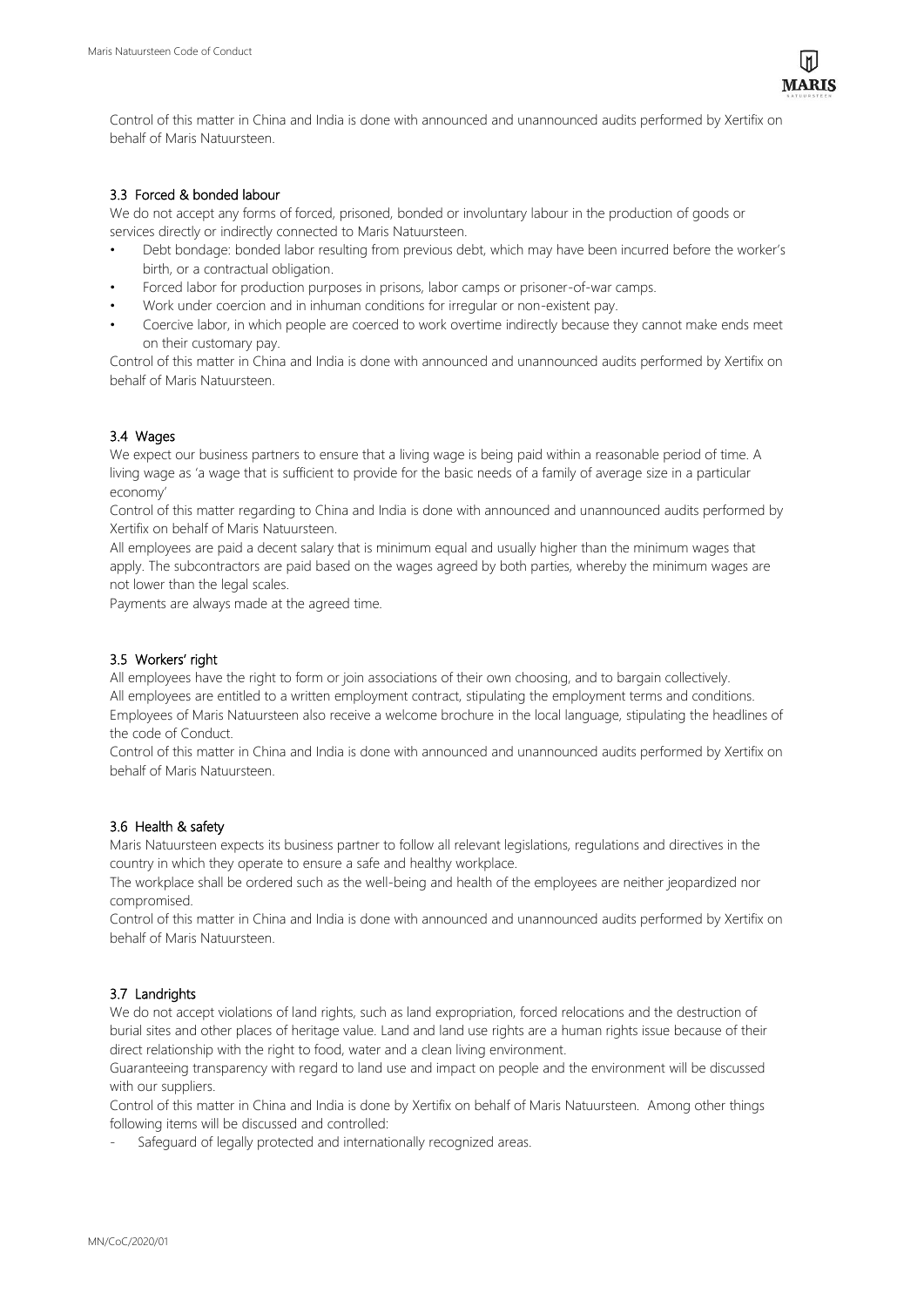- Minimize the negative effects on the ecosystem according to the local law (e.g. by offsetting the residual net loss of biodiversity). Ensure adequate financial resources for this purpose.
- Protection of the surrounding area of the quarry and processing facilities against damage (e.g. caused by hazardous waste, dust, waste and sewage by natural stone production and processing, waste water slurry.
- The environmental impact is evaluated by the producer. In case of detected potential environmental risks or negative impacts: the company documents these effects and develops a plan of concrete mitigation measures. The producers monitors that the mitigative measures are effective.
- Segregation, proper storage, and disposal of all kind of waste according to the local law (e.g. quarry waste, hazardous waste, waste water, waste water slurry, sludges, chemical containers, glass, plastics etc.) AND (where applicable), official documents for the disposal of the waste (e.g. disposal of sludges).
- Reduction of air pollution according to the local law (e.g. by filtering mechanisms)
- Reduction of noise emission according to the local law (e.g. by setting limits to rock blasting times)

## 3.8 Environment

Maris Natuursteen expects its business partner to guarantee that any materials used and products produced do comply with legislation and regulations regarding the protection of the environment.

The business partner must have the relevant environmental permits and licenses for its operations. On request, the business partner shall provide with applicable data for product information, safety datasheets etc.

#### *Waste*

Any waste, and in particular hazardous, must be taken care of in a responsible manner and in accordance with local law, and regulation, related to handling, storage, transportation, recycling and disposal. This is also a requirement for the legal environmental permit

## *Chemicals*

Chemicals used must be in compliance with applicable environmental laws and regulations in the country of operation. This is also a requirement for the legal environmental permit

The business partner shall store, handle and transport chemicals in a way that prevents emissions to air, ground and water, prevent risks of ignition/explosion and ensure workers health and safety.

#### *Transportation*

Maris Natuursteen and its business partners shall actively minimize the logistic impact on the environment, within reasonable means.

By reusing recycled natural stone, we reduce the impact of the consequences of transport on people, nature and the environment. This is due to the prevention of transports from various countries and continents

## 3.9 Relation with business partners - Ethics

#### *Corruption*

Maris Natuursteen has a zero tolerance policy on bribery and corruption. We shall not offer any business partner, direct or indirect, any rewards or benefits in violation of either applicable laws or reasonable and generally accepted business practice.

#### *Advantages*

Maris Natuursteen employees must not accept payments, gifts, or any other kind of reimbursement from a business partner or third party that could affect or appear to affect their objectivity in their business decisions.

## *Confidential information*

Employees and/or business partners of Maris Natuursteen must never disclose confidential company information to any person outside or within the Company, except with a prior permission from Maris Natuursteen. Confidential information includes Maris Natuursteen financial and commercial relationships, offers, strategies, business partner information, information on business partner capacity, sensitive personnel data, information concerning Maris Natuursteen and/or the business carried out within Maris Natuursteen and which is not generally known outside the company;

in other words, has not been published or otherwise communicated by or through Maris Natuursteen.